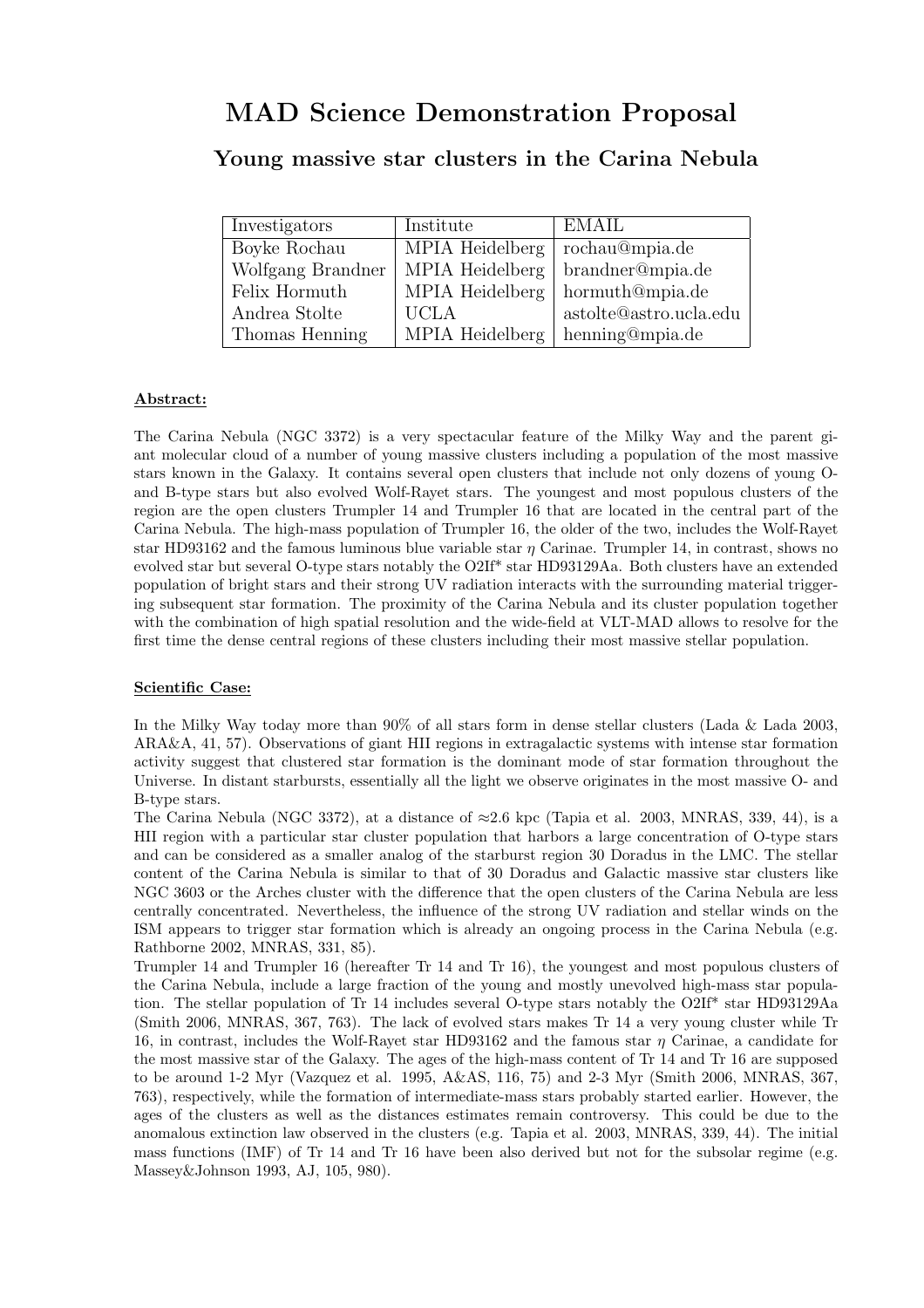#### Immediate aims - the high-mass population of Trumpler 14 and Trumpler 16:

The dense population of bright O- and B-type stars of Tr 14 and Tr 16 offer an ideal environment for the use of a multi-conjugate adaptive optics system. The resolution power and the wide-field at VLT-MAD allow to resolve the dense cores of the two clusters for the first time. We propose observations of four pointings in the H- and K<sub>S</sub>-band, each pointing covers the 1-arcmin MAD field. Three fields are located in the area of Tr 14, one in the area of Tr 16. Each field includes at least three bright stars which can be used as natural guide stars (NGS). Therefore, the NGS requirements for VLT-MAD are satisfied.

Census of the stellar content: To understand the interplay between high-mass star formation on one hand and low- and intermediate-mass star formation on the other hand knowledge of the stellar content of the cluster cores is necessary. The spatial distribution of different types of stars would show a possible higher concentration of high-mass stars at the center of the cluster and, if it is observed, to reveal its origin. Furthermore, it allows to examine the influence of high-mass star formation on the formation of low- and intermediate-mass stars.

Construction of core CMD: MAD observations of the clusters in the Carina Nebula region provides the opportunity to construct the actual deepest color magnitude diagrams (CMD) of Tr 14 and Tr 16. Knowledge of the stellar content down to low mass stars and their positions in the CMD would shed more light on a probable continuous star formation. The deep CMDs also allow to apply isochrone models to improve significantly the estimates for extinction, distance and age of Tr 14 and Tr 16.

Masses of PMS stars and the IMF: By comparison of the sequence of PMS stars in the CMD with theoretical isochrones, distance, extinction and age of the low-mass cluster population can be derived. In addition, masses can be assigned to individual PMS stars, and the mass function can be derived down to the hydrogen burning limit. This will address the question of whether the Initial Mass Function (IMF) in young, massive clusters follows a Kroupa-IMF, or if a truncated IMF towards lower mass stars fits better to the observations.

#### Targets and integration time

| Target           | R.A        | DEC           | Filter   | Magnitudes         | Total integration | Field       |
|------------------|------------|---------------|----------|--------------------|-------------------|-------------|
|                  |            |               |          |                    | time (sec)        | $(\arcsin)$ |
| Trumpler $14(a)$ | 10 43 57.0 | $-59\;32\;46$ | $H, K_s$ | $H=19.0, K_s=19.5$ | 3.600             |             |
| Trumpler $14(b)$ | 10 43 47.5 | $-593346$     | $H, K_s$ | $H=19.0, K_s=19.5$ | 3.600             |             |
| Trumpler $14(c)$ | 10 44 03.0 | $-593532$     | $H, K_s$ | $H=19.0, K_s=19.5$ | 3.600             |             |
| Trumpler 16      | 10 45 05.0 | $-59\;42\;13$ | $H, K_s$ | $H=19.0, K_s=19.5$ | 3.600             |             |

#### Guide stars list and positions

| Target: Trumpler $14(a)$ |                                  |                                   |       |
|--------------------------|----------------------------------|-----------------------------------|-------|
|                          | $\overline{\mathbf{RA}}''_{rel}$ | $\overline{\text{DEC}}{}''_{rel}$ | V Mag |
| GSC0862602805            | $+2.28$                          | $-7.92$                           | 7.00  |
| HD93128                  | $-19.98$                         | $-11.37$                          | 8.84  |
| GSC0862600354            | $+21.33$                         | $+19.26$                          | 10.04 |
| Target: Trumpler 14(b)   |                                  |                                   |       |
| GSC0862600354            | $-26.57$                         | $-0.19$                           | 11.87 |
| GSC0862602422            | $+9.51$                          | $+21.52$                          | 11.90 |
| GSC0862602187            | $+26.49$                         | $-4.83$                           | 12.31 |
| Target: Trumpler $14(c)$ |                                  |                                   |       |
| GSC0862600285            | $-15.11$                         | $-13.89$                          | 11.23 |
| GSC0862600337            | $-23.23$                         | $+7.46$                           | 11.46 |
| GSC0862601368            | $+21.81$                         | $+20.13$                          | 11.87 |
| Target: Trumpler 16      |                                  |                                   |       |
| GSC0862602397            | $+13.61$                         | $+16.38$                          | 9.57  |
| GSC0862601092            | $-21.44$                         | $+11.85$                          | 10.27 |
| GSC0862602028            | $+10.76$                         | $-22.82$                          | 11.50 |